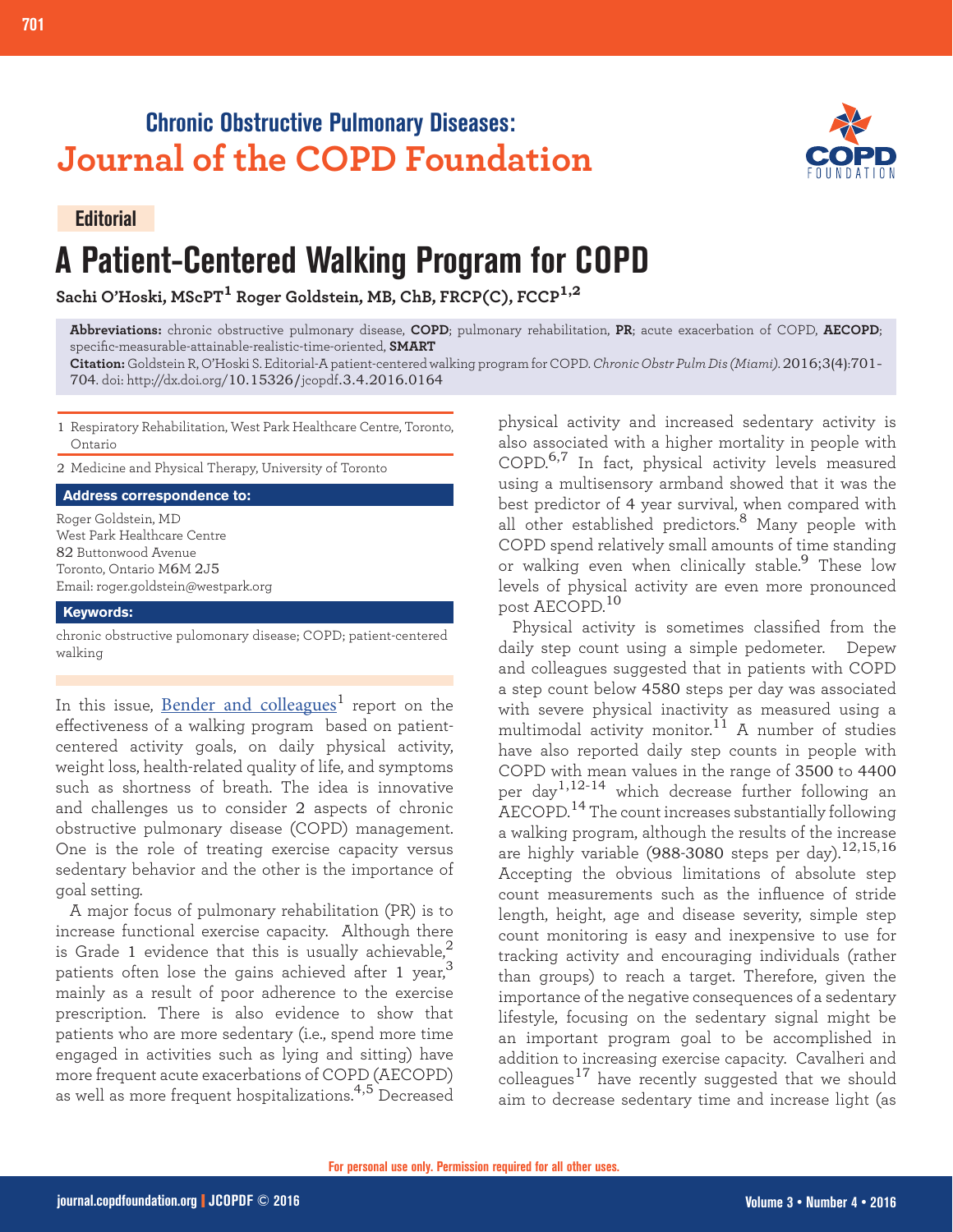opposed to moderate or vigorous) intensity activity in people with COPD in order to reduce the risk of adverse health outcomes. For many this may be a more realistic goal. For others it may offer a bridge to more vigorous exercise training. But how do we facilitate behavior change necessary to increase physical activity?

Pedometers will help increase step count, quality of life, and functional capacity.<sup>16</sup> In the Bender study<sup>1</sup> as both groups were given a pedometer and encouraged, using telephone support, to walk more, we can discount these components as independent variables. The intervention of note was the motivational interviewing and personalized goal setting by a wellness coach to assist in overcoming barriers to activity. Personalized care planning using goal setting has been used as part of chronic disease management for a variety of conditions such as diabetes, asthma and heart failure.<sup>18-20</sup> A Cochrane review concluded that personalized care planning was associated with small improvements in physical and psychological health, with greater benefit being realized as the personalized care became more comprehensive.<sup>20</sup> As in all goal setting, the goals need to be specific, measurable, attainable, realistic and timeoriented (SMART) and the interventions should be specific to the desired outcomes.<sup>21</sup> The participants in the Bender study were asked to set a goal of increasing the time spent engaging in an activity they enjoyed. They were coached on how walking could help them achieve their activity goal and they were provided with a step count goal set to be a 15% increase over their last month's activity. The authors note that some participants required coaching assistance to make their goals more specific and more detail on the process of coaching would be welcome. It is unclear whether simply beginning a new activity meant that the goal had been achieved or whether progress and frequency of the activity was tracked. Less than half of the participants achieved even one goal. This is disappointing as the initial goal should be achievable in order for the participant to experience mastery and increase self-efficacy.<sup>22</sup> This low achievement level raises the question as to how realistic the goals were. Another issue is whether the increased step count walking goal is actually related to some of the personal goals, such as starting swimming. Whereas it is possible that individualized step count goals will contribute to an increase in overall activity, participant buy in is likely to be greater if the coaching is closely related to their chosen activity.

For several reasons the cost comparisons cited are of limited value. Contrasting costs with hospital based PR is comparing 2 different treatments likely in different settings. PR is generally outpatient-based and in many instances substantially cheaper than the amount (\$2000/patient) quoted. Furthermore, PR includes a broad range of endurance and resistance exercises in addition to modalities such as education, social, nutritional and psychological support. The intervention applied in the Bender study did not influence dyspnea or health-related quality of life, both of which are known to improve with PR. Therefore, it might be best utilized as part of a maintenance strategy after pulmonary rehabilitation.

The communication by Bender is of a 12 week intervention. The next step should be to explore the sustainability of the intervention (how long can biweekly phone calls be maintained?) and the sustainability of the improvement in daily step count as well as the achievement of personal goals. Will it mirror PR with adherence decreasing as the extrinsic motivation is withdrawn? Or will participants learn to set SMART goals, progress their activities independently and maintain or increase their activity level over time?

We know that we can improve exercise capacity with PR but there is growing evidence of the need to separately reduce the sedentary signal. Activity monitoring and goal setting are 2 strategies that can be used to this end but we need to make sure that the goals are SMART and relevant to the participant. Singh<sup>23</sup> has proposed a stratification of interventions to address both exercise capacity and activity levels. Individuals would be assessed and treated based on their baseline exercise capacity as well as their level of physical activity. Therefore, an intervention such as Bender's could be used to target those with low physical activity, alone or in combination with PR. Conversely, PR would be prescribed for those with low exercise capacity and Bender's intervention added only for those with concomitant low activity levels. This would encourage a newer paradigm to improve the health of those with COPD.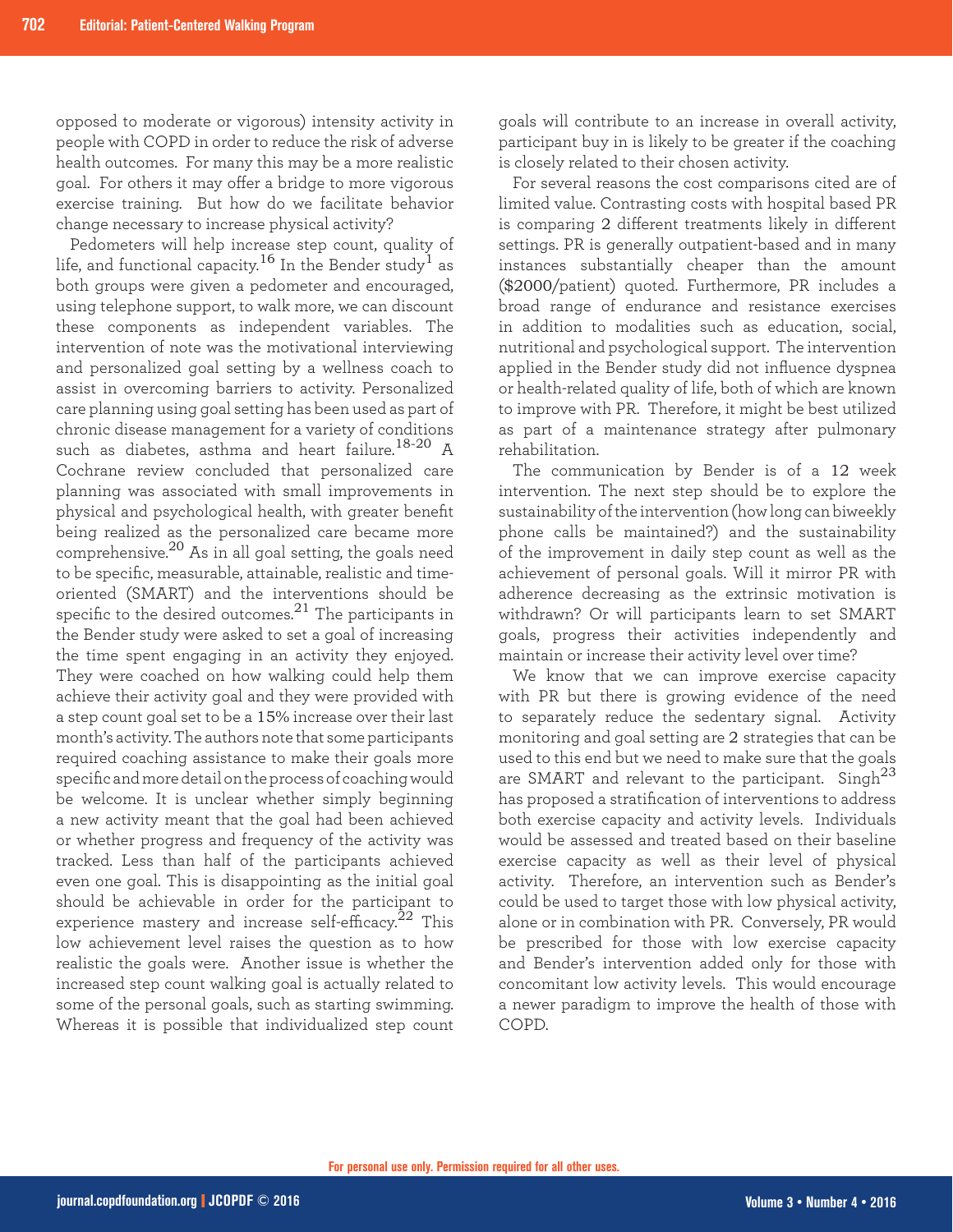## **References**

- 1. Bender BG, Depew A, Emmett A, et al. A patient-centered walking program for COPD. Chronic Obstr Pulm Dis (Miami).2016; 3(4): 769-777. doi: http://dx.doi.org/jcopdf/3.4.2016.0142
- McCarthy B, Casey D, Devane D, Murphy K, Murphy E, Lacasse 2. Y. Pulmonary rehabilitation for chronic obstructive pulmonary disease. *Cochrane Database Syst Rev*. 2015;1. doi: http://dx.doi.org/10.1002/14651858.CD003793.pub3
- 3. Ries AL, Kaplan RM, Limberg TM, Prewitt LM. Effects of pulmonary rehabilitation on physiologic and psychosocial outcomes in patients with chronic obstructive pulmonary disease. *Ann Intern Med*. 1995;122(11):823–832. doi: http://dx.do i.org/10.7326/0003-4819-122-11-199506010-00003
- 4. Moy ML, Teylan M, Danilack VA, Gagnon DR, Garshick E. An index of daily step count and systemic inflammation predicts clinical outcomes in chronic obstructive pulmonary disease. *Ann Am Thorac Soc.* 2014;11(2):149-157. doi: http://dx.doi.org/10.1513/AnnalsATS.201307-243OC
- 5. Moy ML, Teylan M, Weston NA, Gagnon DR, Garshick E. Daily step count predicts acute exacerbations in a US cohort with COPD. *PLoS One*. 2013; 8(4):e60400. doi: http://dx.doi.org/10.1371/journal.pone.0060400
- Durheim MT, Smith PJ, Babyak MA, et al. Six-minute-walk 6. distance and accelerometry predict outcomes in chronic obstructive pulmonary disease independent of Global Initiative for Chronic Obstructive Lung Disease 2011 Group. *Ann Am Thorac Soc*. 2015;12(3):349-356. doi: http://dx.doi.org/10.1513/AnnalsATS.201408-365OC
	-
- Ukawa S, Tamakoshi A, Yatsuya H, Yamagishi K, Ando M, Iso 7. H. Association between average daily television viewing time and chronic obstructive pulmonary disease-related mortality: findings from the Japan collaborative cohort study. *J Epidemiol.* 2015; 25(6):431-436. doi: http://dx.doi.org/10.2188/jea.JE20140185
- Waschki B, Kristen A, Holz O, et al. Physical activity in the 8. strongest predictor of all-cause mortality in patients with COPD: a prospective cohort study. *Chest*. 2011;140(2):331-342. doi: http://dx.doi.org/10.1378/chest.10-2521
- 9. Pitta F, Troosters T, Spruit MA, Probst VS, Decramer M, Gosselink R. Characteristics of physical activities in daily life in chronic obstructive pulmonary disease. *Am J Resp Crit Care Med*. 2005;171(9):972-977. doi: http://dx.doi.org/10.1164/rccm.200407-855OC
- 10. Pitta F, Troosters T, Probst VS, Spruit MA, Decramer M, Gosselink R. Physical activity and hospitalization for exacerbation of COPD. *Chest*. 2006;129(3):536-544. doi: http://dx.doi.org/10.1378/chest.129.3.536
- 11. Depew Z, Novotny P, Benzo R. How many steps are enough to avoid severe physical inactivity in patients with chronic obstructive pulmonary disease? *Respirology*. 2012;17:1026-1027. doi: http://dx.doi.org/10.1111/j.1440-1843.2012.02207.x
- 12. Moy ML, Janney AW, Nguyen HQ, et al. Use of pedometer and internet-mediated walking program in patients with chronic obstructive pulmonary disease. *J Rehabil Res Dev*. 2010;47(5):485- 96. doi: http://dx.doi.org/10.1682/JRRD.2009.07.0091
- 13. Martinez CH, Moy ML, Nguyen HQ, et al. Taking healthy steps: rationale, design and baseline characteristics of a randomized trial of a pedometer-based internet-mediated walking program in veterans with chronic obstructive pulmonary disease. *BMC Pulm Med*. 2014;14:12. doi: http://dx.doi.org/10.1186/1471-2466-14-12
- 14. Alahmari AD, Patel AR, Kowlessar BS, et al. Daily activity during stability and exacerbation of chronic obstructive pulmonary disease. *BMC Pulm Med*. 2014;14:98. doi: http://dx.doi.org/10.1186/1471-2466-14-98
- 15. Moy ML, Weston NA, Wilson EJ, Hess ML, Richardson CR. A pilot study of an internet walking program and pedometer in COPD. *Respir Med.* 2012;106(9):1342-1350. doi: http://dx.doi.org/10.1016/j.rmed.2012.06.013
- 16. Mendoza L, Horta P, Espinoza J, et al. Pedometers to enhance physical activity in COPD: a randomized controlled trial. *Eur Respir J*. 2015; 45(2):347-54. doi: http://dx.doi.org/10.1183/09031936.00084514
- 17. Cavalheri V, Straker L, Gucciardi DF, Gardiner PA, Hill K. Changing physical activity and sedentary behaviour in people with COPD. *Respirology*. 2016; 21:419-426. doi: http://dx.doi.org/10.1111/resp.12680
- 18. Bauman AE, Fardy HJ, Harris PG. Getting it right: why bother with patient-centered care? *Med J Aust*. 2003;179(5):253- 256.
- 19. Smith L, Alles C, Lemay K, et al. The contribution of goal specificity to goal achievement in collaborative goal setting for the management of asthma. *Res Social Adm Pharm*. 2013; 9(6):918- 929. doi: http://dx.doi.org/10.1016/j.sapharm.2013.02.002
- 20. Coulter A, Entwistle VA, Eccles A, Ryan S, Shepperd S, Perera R. Personalised care planning for adults with chronic or long-term health conditions. *Cochrane Database Syst Rev.* 2015; (3). doi: http://dx.doi.org/10.1002/14651858.CD010523.pub2
- 21. Bovend'Eerdt TJ, Botell RE, Wade DT. Writing SMART rehabilitation goals and achieving goal attainment scaling: a practical guide. *Clin Rehabil*. 2009; 23(4):352-361. doi: http://dx.doi.org/10.1177/0269215508101741
- 22. Stretcher VJ, McEvoy DeVellis B, Becker MH, Rosenstock IM. The role of self-efficacy in achieving health behavior change. *Health Educ Q*. 1986;13(1):73-91. doi: http://dx.doi.org/10.1177/109019818601300108